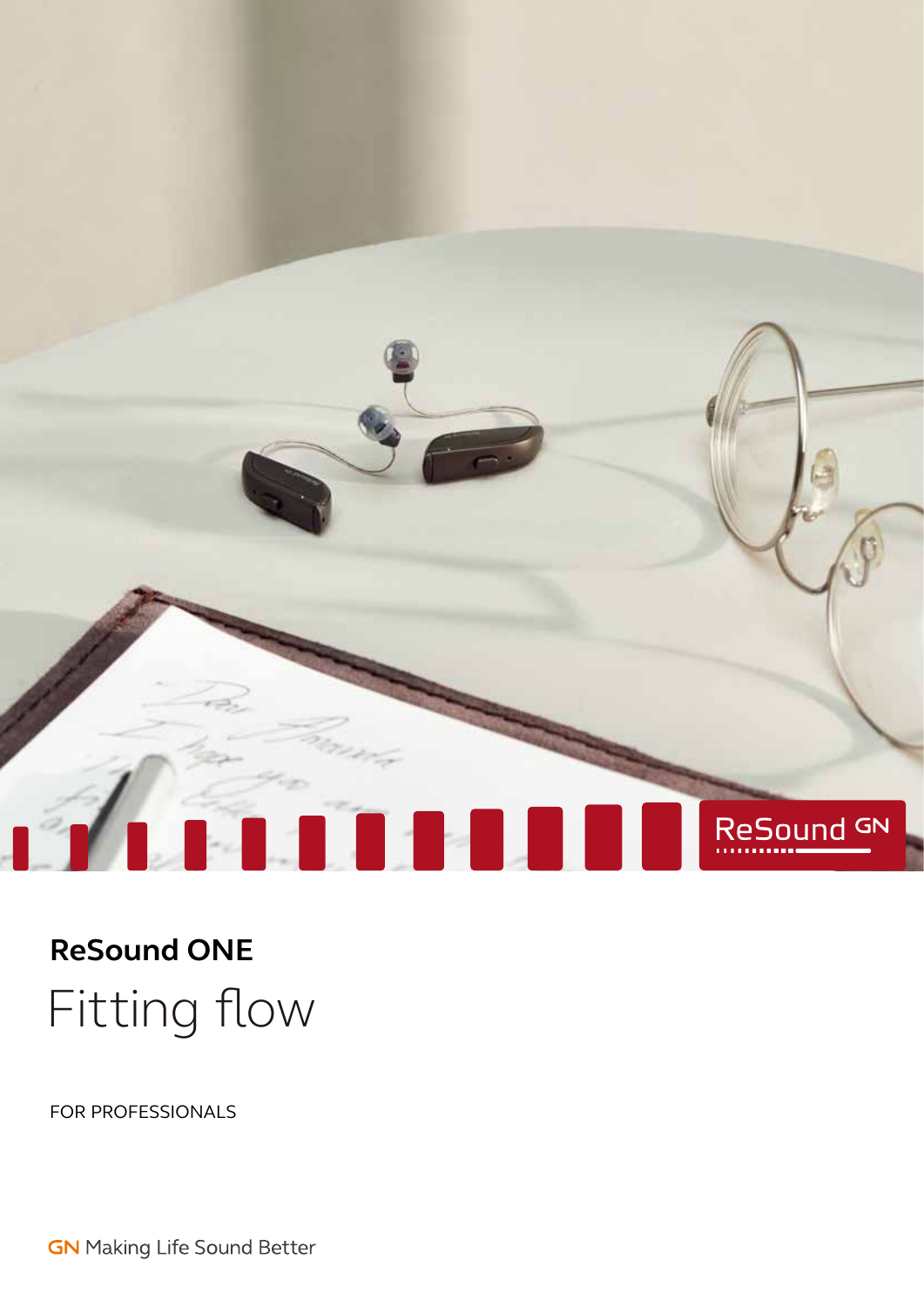

# First fitting with ReSound Smart Fit 1.8

This fitting guide gives an overview of how to fit ReSound ONE<sup>™</sup> wireless rechargeable hearing aids with ReSound Smart Fit<sup>™</sup> 1.8. A rechargeable ReSound ONE 961 wireless binaural fitting is depicted. Not all features described in this fitting guide are applicable for ReSound ONE 7 and 5 fittings.

ReSound Smart Fit 1.8 fitting software supports all following hearing aids:

- ReSound ONE
- ReSound LiNX Quattro<sup>TM</sup>
- ReSound ENZO QTM
- ReSound LINX 3DTM
- ReSound ENZO 3DTM

#### Prior to connecting to ReSound Smart Fit

ReSound ONE hearing aids can only be connected through wireless interface and cannot be connected with cables. Ensure that the aids are charged prior to connection. Note that they cannot be connected while in the charger.

Insert Noahlink Wireless in a USB slot on the fitting PC and wait for the message that new hardware has been found. Then open ReSound Smart Fit.

Launch ReSound Smart Fit. For new fittings, ReSound Smart Fit begins in the Smart Launcher.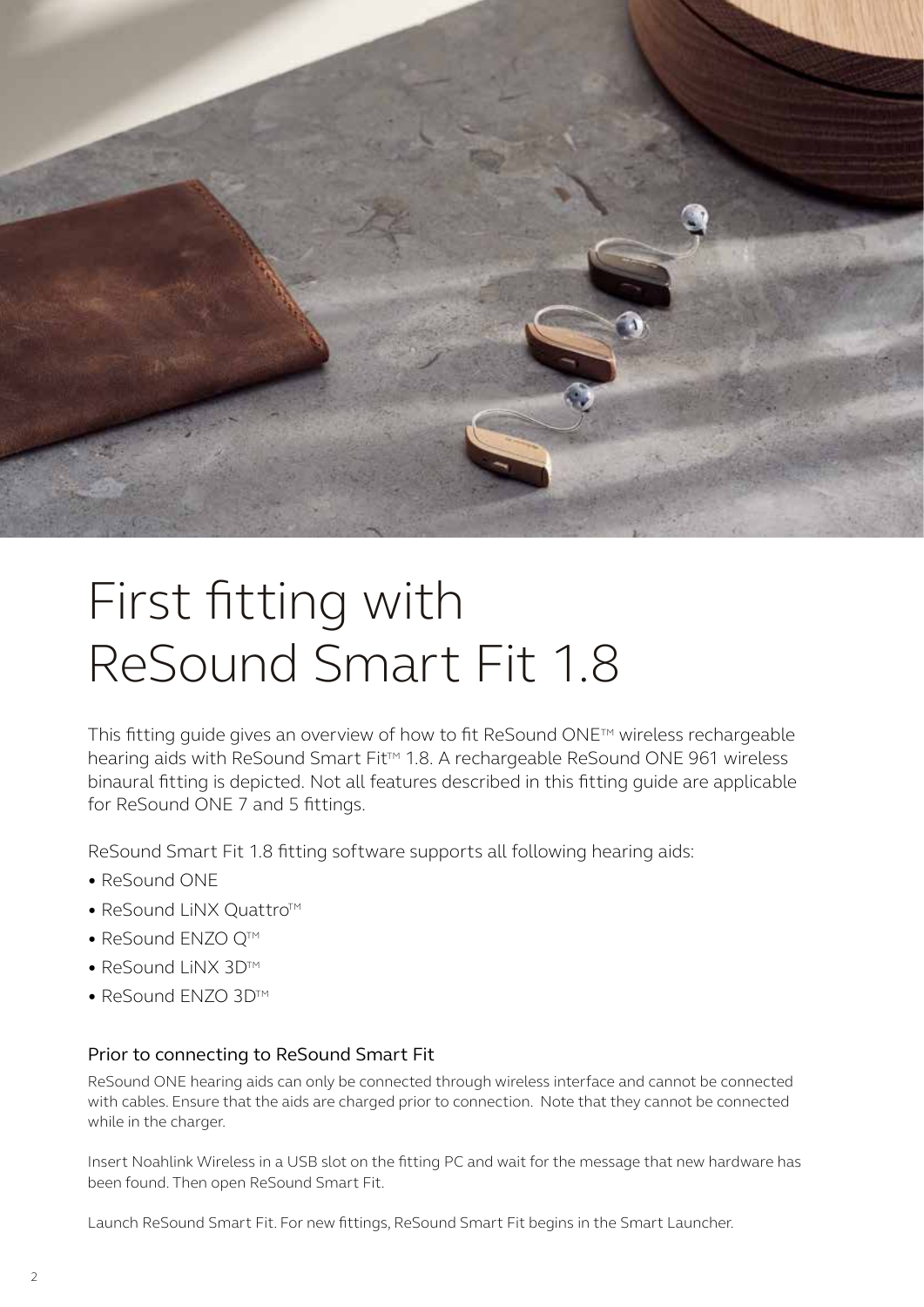#### Smart Launcher

Both ReSound Aventa 3.16 and ReSound Smart Fit 1.8 are contained within one software installation. The Smart Launcher will detect both ReSound ONE and any ReSound Smart Fit hearing aids as well as ReSound Aventa legacy hearing aids, and then retrieve the software appropriate for the connected device.

1. Reboot the rechargeable hearing aid by pressing and holding the push button for 5 seconds until the LED light flashes. This means the hearing aid is "off". Press and hold again until the light shows solid, meaning that it is "on" again. The devices can also be rebooted by placing them in the charger and removing them.



2. Click 'Connect' in the upper right of the Launcher screen.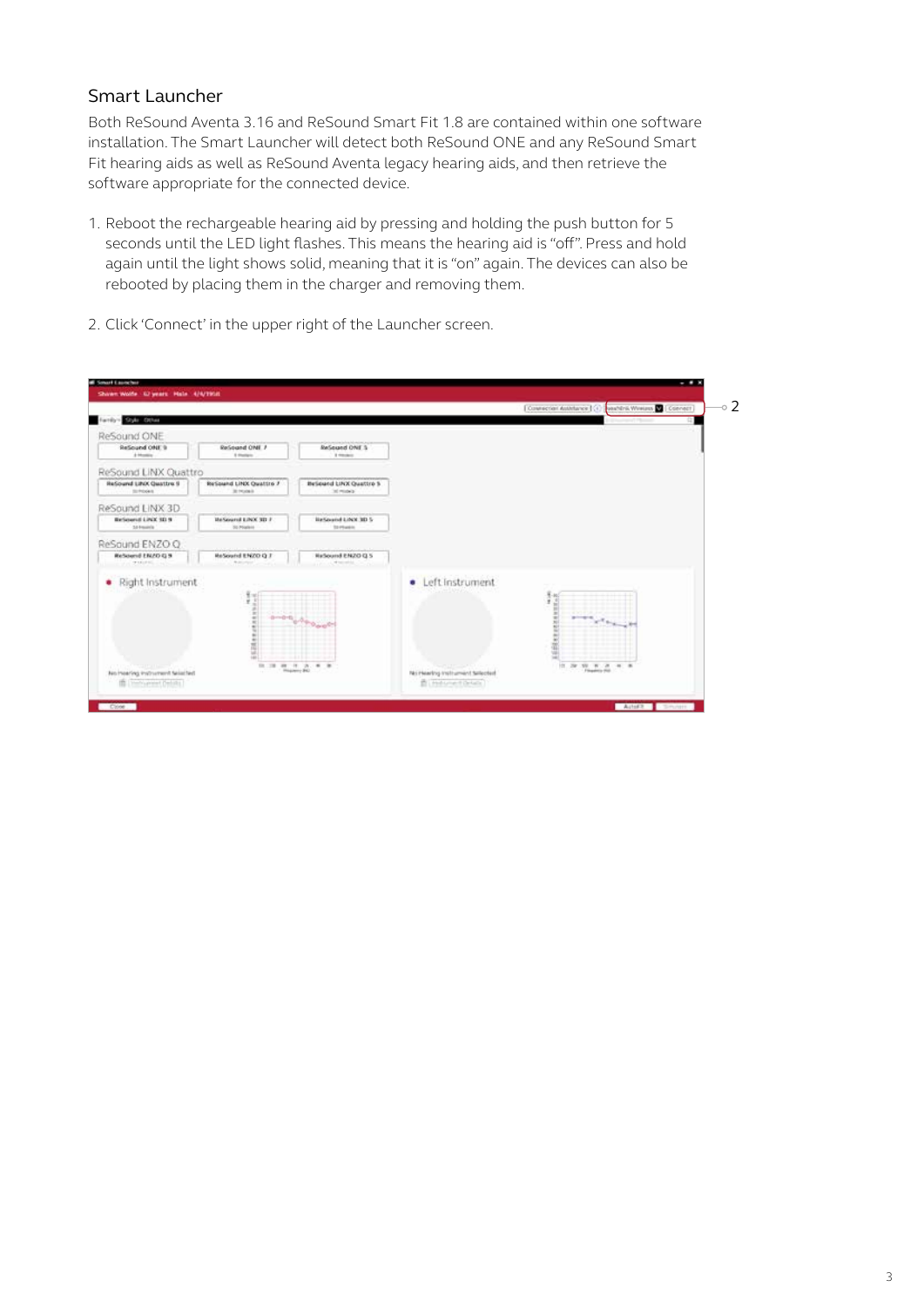#### Select instruments

The hearing aids will appear in the 'Select instruments' section.

- 1. When the hearing aids to be programmed have been identified select them by checking the left box.
- 2. Once receivers are detected, the hearing aids are automatically assigned to the right and left ears. The side, type, size and power level of each receiver will be displayed throughout the fitting. When pressing "Beep", the audio signal will be played and the LED will flash. It is recommended to beep the hearing aid for confirmation that the hearing aid selected in the software is in fact the instrument being used in the fitting and on the correct side.

Note: detectable receivers are not backwards compatible and can only be fitted with ReSound ONE hearing aids. Receiver detection works for all SureFit 3 receivers, including M&RIE.

3. Continue in the lower right of the screen once the hearing aids are selected and assigned.

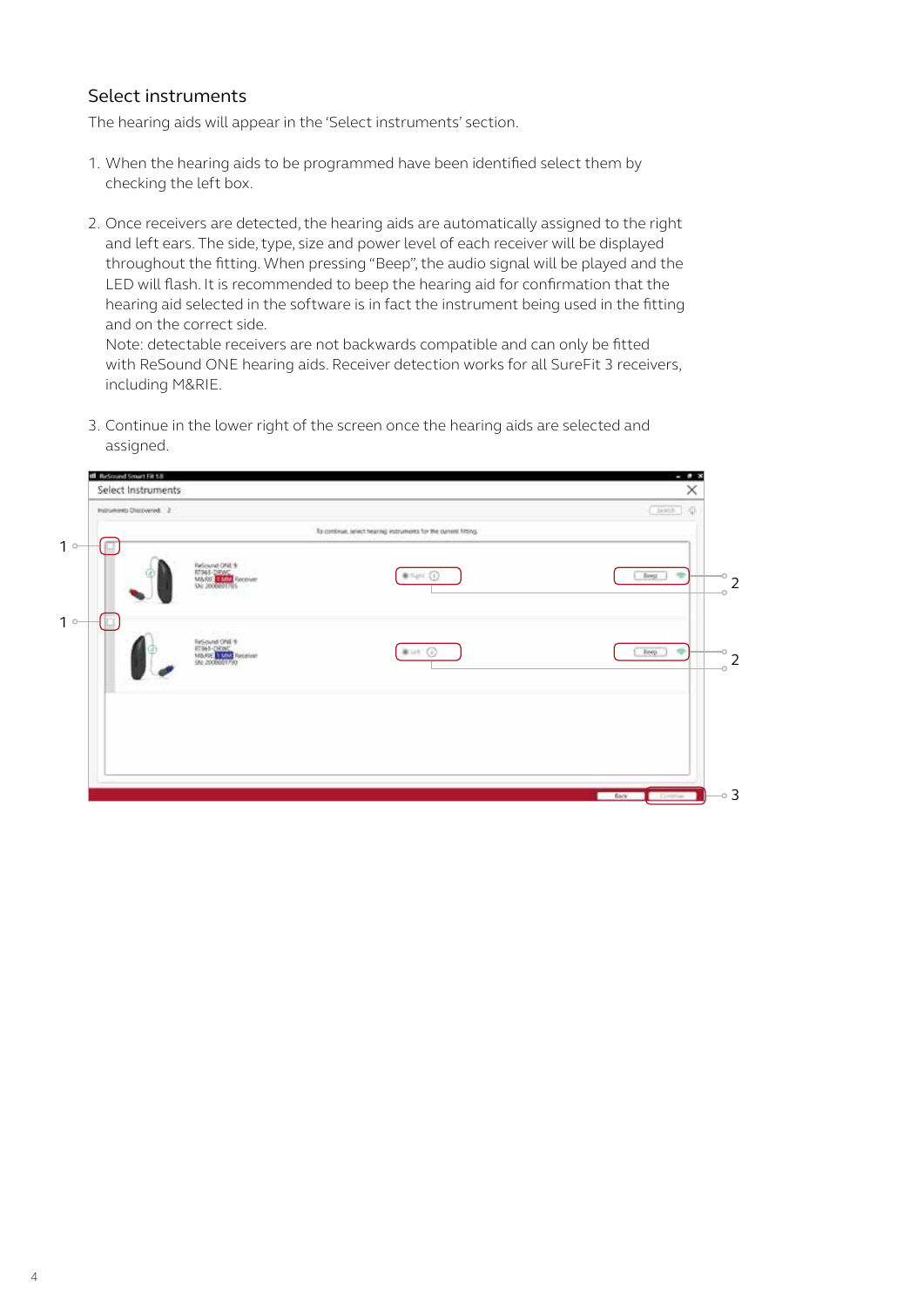#### Connection flow

Once the hearing aids have been selected the connection process will begin. 1. Select physical properties of the hearing aid.

| · Right Instrument                                                                                                                                                                                                                                                                                                                                                                                                                                                                      | · Left Instrument                                                                                                                                                                                                                           |
|-----------------------------------------------------------------------------------------------------------------------------------------------------------------------------------------------------------------------------------------------------------------------------------------------------------------------------------------------------------------------------------------------------------------------------------------------------------------------------------------|---------------------------------------------------------------------------------------------------------------------------------------------------------------------------------------------------------------------------------------------|
| Released ONE 9-47941 CAVIC HILLS Control<br>ţ<br>ы<br>팈<br>$\frac{1}{2}$<br>÷<br>뤤<br>$\overline{\phantom{a}}$<br>$\overline{a}$<br>$\overline{a}$<br><b>Francisco Diet</b>                                                                                                                                                                                                                                                                                                             | Relieved ONC 9 KT50 (Strict Hallie December<br>$\frac{1}{2}$<br>٠<br>$\frac{1}{2}$<br>$\rightarrow$<br>Education Color                                                                                                                      |
| $\begin{array}{lll} \mbox{there} & \displaystyle \frac{\left( \mbox{diam-form} \, \pmb{D} \right)}{\left( \mbox{diam-form} \, \pmb{D} \right)} \odot \\ \mbox{for} & \displaystyle \frac{\left( \mbox{diam} \, \pmb{D} \right)}{\left( \mbox{diam} \, \pmb{D} \right)} \odot \\ \mbox{for} & \displaystyle \frac{\left( \mbox{diam} \, \pmb{D} \right)}{\left( \mbox{diam} \, \pmb{D} \right)} \odot \\ \mbox{for} & \displaystyle \frac{\left( \mbox{diam} \, \pmb{D} \right)}{\left($ | $\begin{array}{ll} \mbox{trimes} & \displaystyle \boxed{\text{function}} \ \bullet \\ \hline \mbox{for} & \displaystyle \boxed{5} \\ \hline \mbox{for} & \displaystyle \boxed{5} \\ \hline \mbox{in} & \displaystyle \boxed{5} \end{array}$ |

2. Calibrate hearing aids to activate DFS Ultra III. If using M&RIE (MM) receivers, calibration is required in order to save the fitting.

| · Right Instrument                                                   | 훈<br>$-1$                                                                                              | · Left Instrument                                    |
|----------------------------------------------------------------------|--------------------------------------------------------------------------------------------------------|------------------------------------------------------|
| Bishmand Hastigan 9 RT961-DRWC M&RIE 1 MM Receiver                   |                                                                                                        | Mehindring Hamilton 1 RT961-DRWC M&RIE 1 MM Receiver |
|                                                                      |                                                                                                        |                                                      |
|                                                                      | <b>B</b> Both Eart<br>Offight Exc                                                                      |                                                      |
|                                                                      | Clienter                                                                                               |                                                      |
|                                                                      |                                                                                                        |                                                      |
|                                                                      |                                                                                                        |                                                      |
|                                                                      | Target Colmic                                                                                          |                                                      |
| $\overline{a}$<br><b>Side</b><br>$\blacksquare$                      | 認知学科学科                                                                                                 |                                                      |
|                                                                      |                                                                                                        |                                                      |
| <b>Right Instrument</b><br>Ō                                         |                                                                                                        | O<br>Left histrument                                 |
|                                                                      |                                                                                                        |                                                      |
| Phila Hallwrents Brotruments will remain muted after satismized<br>⊙ | To seve the fitting to indirenseds with HMRE secrivers, calibrate them before you finish your session. |                                                      |
|                                                                      | Please ensure the environment is as quiet as possible during calibration.                              |                                                      |
|                                                                      |                                                                                                        |                                                      |

3. If the fitting software indicates that dynamic feedback is at risk for each ear, a more occluding dome or a custom earmold should be used. Change as recommended and recalibrate.

| · Right Instrument                                                                                                                                                                      | 淀<br>$\propto$                                                                               | · Left instrument                                                                                                                                    |
|-----------------------------------------------------------------------------------------------------------------------------------------------------------------------------------------|----------------------------------------------------------------------------------------------|------------------------------------------------------------------------------------------------------------------------------------------------------|
| Rebound ONE 9 47301 GRAY, HART TELEVISION<br>o<br>m<br>$\sim$<br>ù<br>'n<br>$\kappa$<br>×<br>'n<br>m.<br>$14 - 16$<br>10 Jul. 14<br>$\sim$<br>$\overline{a}$                            | <b>B</b> Burnlard<br>Offight fax<br>Clientair<br><b>Tanget/Guinea</b><br><b>DESOS ANGERS</b> | Retweek ONE BRENT DRIVE PRAC ESSE WIDEN<br>$\star$ 0<br>×<br>si<br>$\overline{a}$<br>×<br>٠<br>439 .368 .987 .347<br>$\equiv$<br>$\overline{a}$<br>× |
| <b>C</b> Hightfoutnessent                                                                                                                                                               |                                                                                              | a<br>Left Instrument                                                                                                                                 |
| With a construction of the Engineering will increase in a majority supplements<br>Rick of foodback in dynamic situations. Consider changing to a different dome and re-calibrate.<br>Сï |                                                                                              |                                                                                                                                                      |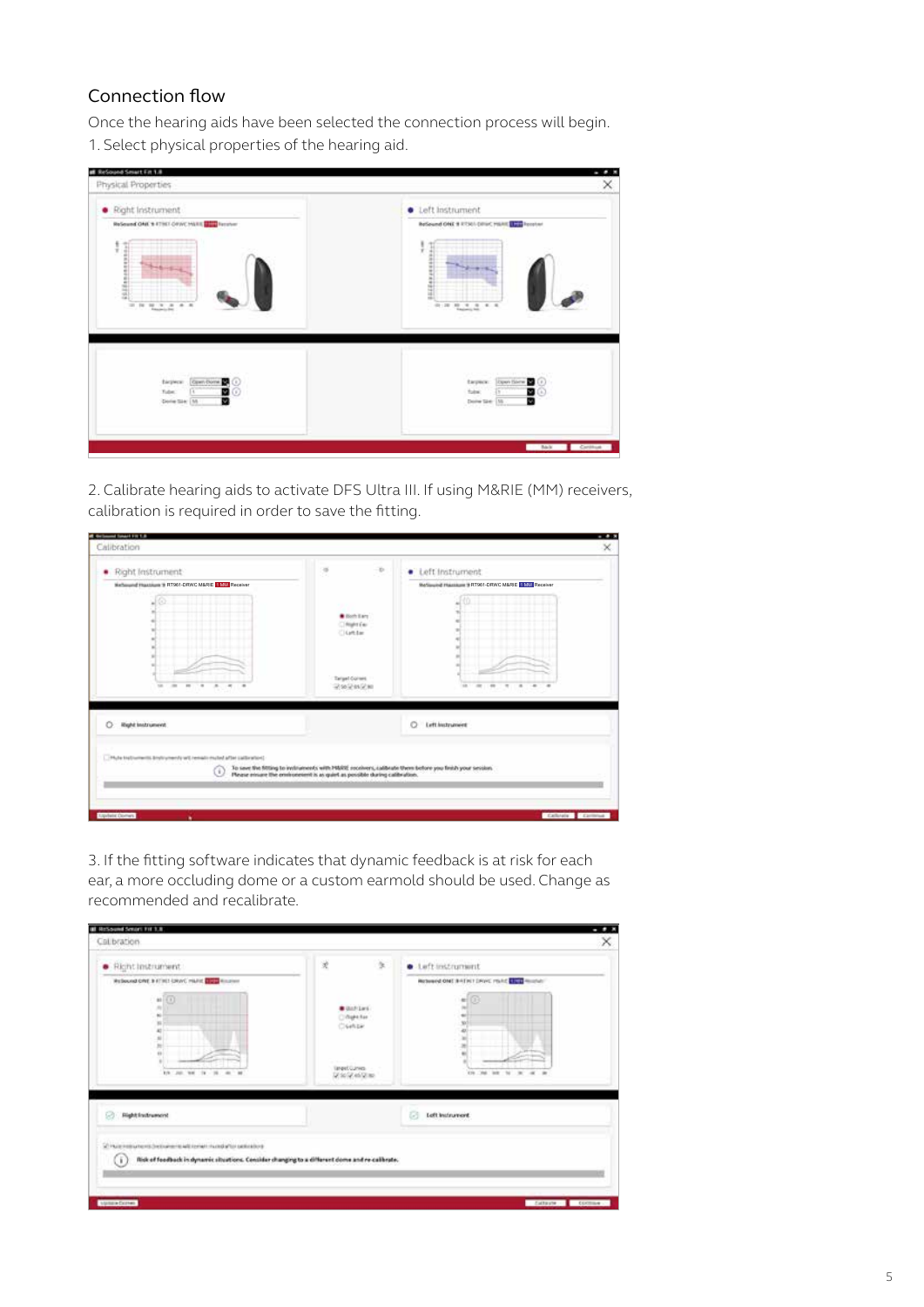4. Verify connected hearing aids. Click 'Continue' to proceed to the Patient Profile screen or pair Accessories by clicking 'Accessories'.

| · Right Instrument                                                                               | • Left Instrument                                                                            |
|--------------------------------------------------------------------------------------------------|----------------------------------------------------------------------------------------------|
| ReSound ONE 9 RT961-DRWC MIRH LES Receiver                                                       | ReSound ONE 9 RT961-DRWC M&RE LEE Receiver                                                   |
| <b>Right Instrument</b><br>RT961-DRWC<br>M&RIE 1MM Receiver<br>O)<br>SN: 2000808940<br>Audiogram | Q<br>Left Instrument<br>RT961-DRWC<br>ABRIE 1MM Receiver<br>SN: 2000808938<br>Audiogram<br>∞ |
|                                                                                                  |                                                                                              |

3

#### Patient profile screen

Located in the upper left corner of Patient Profile screen, Prescribed First Fit ensures an immediate personalisation of a new set of hearing aids. Based on a user's audiogram, the selected target rule, gain level (%) and experience level; the ReSound Smart Fit software will adjust the settings for Noise Tracker II, Impulse Noise Reduction and Expansion to better fit the individual user.

- 1. Select the Patient Experience Level based on the amplification history.
- 2. Set Gain Level(%) for initial fit.
- 3. Click 'Fit Patient' button in the lower right corner to move to Fitting Screen.



Note the ReSound Assist feature tab in the lower level navigation under the red upper navigation. The new remote services feature can be found and activated in the 'Assist' tab on the Patient screen. If the user being fitted is a candidate for ReSound Assist the feature must be

activated during the fitting in order to be active in the hearing aid and appear in the ReSound Smart 3D™ app.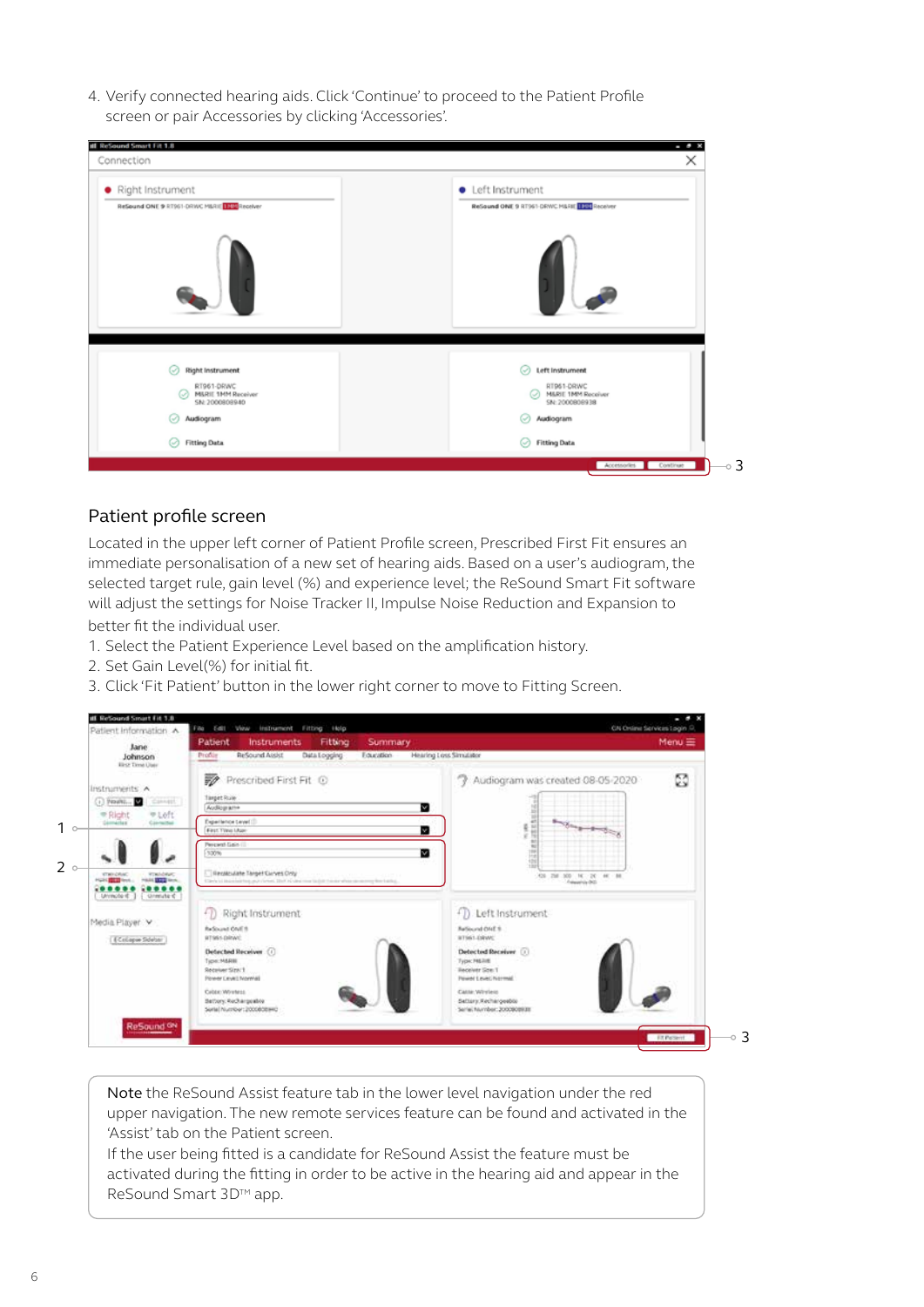#### Pairing wireless accessories

The Accessories screen can be accessed via the connection flow at the final step, at the bottom of the fitting screen, or in the Accessories tab of the Instruments navigation item.

1. Click 'Add' beneath the accessory you wish to pair.



2. Once the searching pop-up appears, press the pairing button on the accessory with a small pointed objects such as a pen tip or paper clip. Follow the pairing instruction displayed.

|   | Searching for accessory |                                                                                             |        |
|---|-------------------------|---------------------------------------------------------------------------------------------|--------|
|   |                         | Searching for Phone Clip                                                                    |        |
|   |                         |                                                                                             |        |
| 2 |                         | Remove the silver cap and press the hearing instrument pairing<br>button on the Phone Clip. |        |
|   |                         |                                                                                             | Cancel |

3. When the accessory is successfully paired, the accessory image will appear in color with a remove button below.

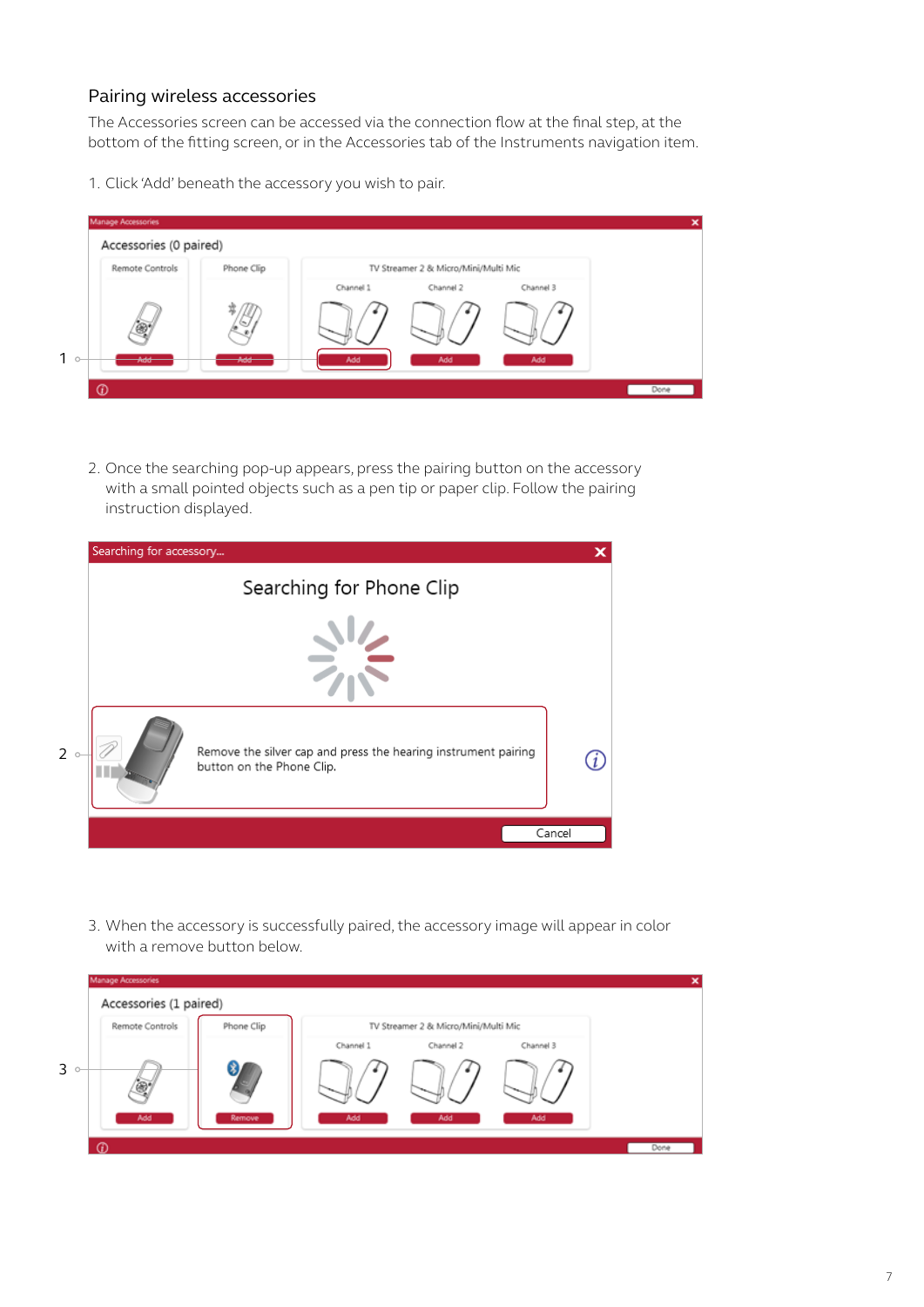#### Fitting screen

On the fitting screen gain, adjustments can be made as well as modification to advanced features such as Environmental Optimizer II.

- 1. Gain adjustments can be made to one or several frequencies by selecting frequencies between 250 Hz and 8,000 Hz on the gain grid and then by clicking the up and down arrows found between the right and left ear grids. Gain can be adjusted for soft, average, and loud input levels which alters average the compression ratios noted above the MPO.
- 2. Access to advanced features and hearing aid controls is also found on the Fitting screen. The tabs below the red navigation bar will provide access to these tools.
- 3. Additional tools and features can be found in the upper right menu.
- 4. Programs are listed in the program tabs. To select a different program select arrow in tab to view program options. Select the '+' to add additional programs. Program tools can be found in the tab on the far right.
- 5. Click the 'Save' button to save fitting to hearing aids and database.
- 6. Wireless accessories can be paired both outside and inside the software. To pair inside the software select 'Pair accessories' to access the accessories screen. Be sure that the accessory is charged or plugged in, and turned on during the pairing process.
- 7. The power level of the hearing aids is displayed in the left panel. The green dots indicate the amount of charge left in the devices, as also shown on the charger itself.

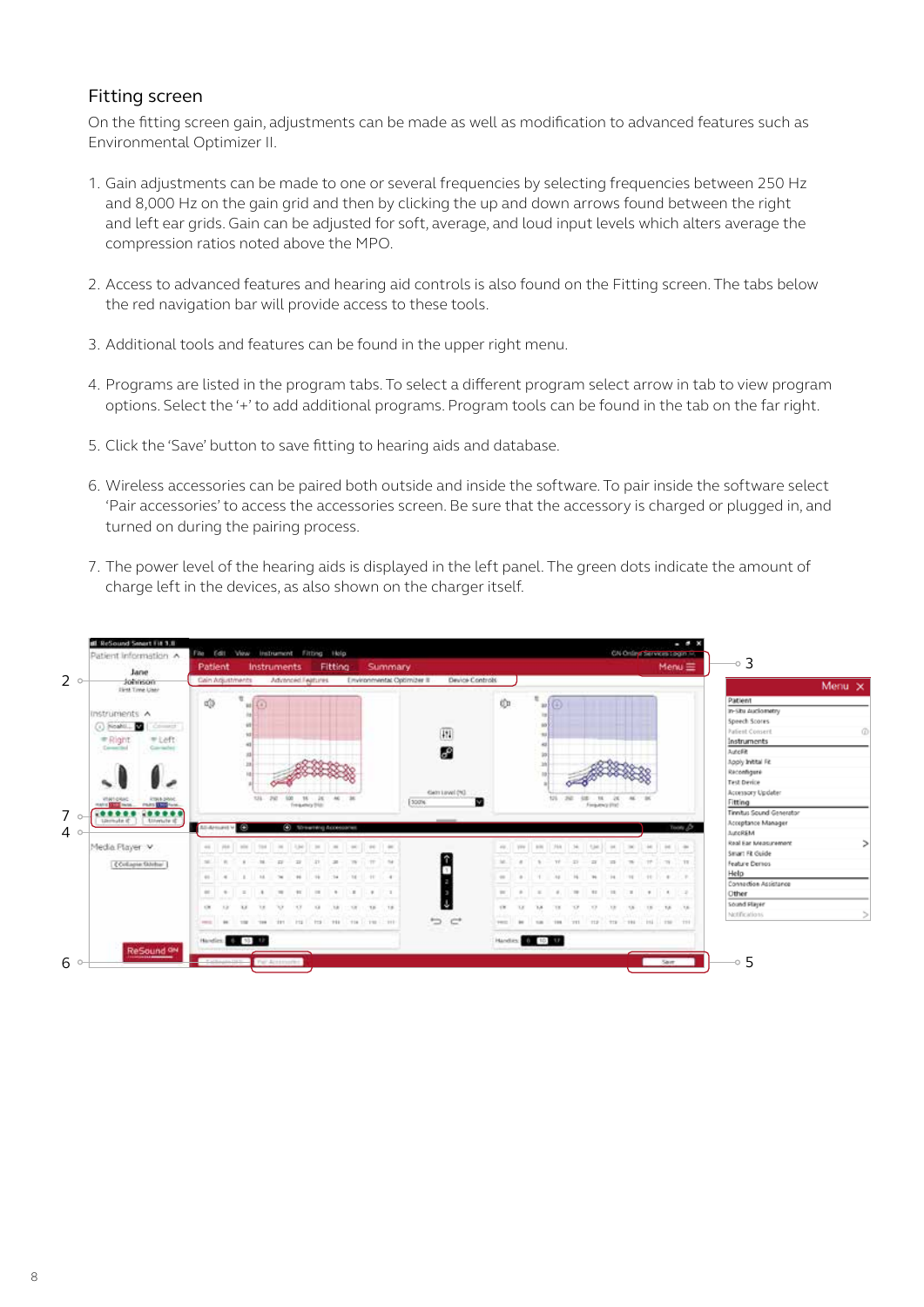### Advanced features

Advanced features are prescribed per program and can be modified from their default settings selecting from the drop down box or by moving the slider to the desired value. The defaults are set based on the program environment which is selected in the program tab.

|                           | All Access Directionality        |             |              |        |                      | Directionality                                       |
|---------------------------|----------------------------------|-------------|--------------|--------|----------------------|------------------------------------------------------|
| Omni                      |                                  |             |              |        |                      |                                                      |
|                           | Soft Switching                   |             | Medium       |        | High                 | Directional Mix @                                    |
|                           | <b>All Access Directionality</b> |             |              |        |                      |                                                      |
| M&RIE<br><b>Syttatore</b> |                                  | <b>Past</b> | Moderate     |        | Slow                 | <b>Time Constants</b>                                |
| 19700<br>Off              | Mild<br>83.YO                    | Moderate    | Considerable | Strong | 阍<br>Per<br>Environm | Noise Tracker II (i)                                 |
| $rac{1}{2}$               |                                  | Mild        | Moderate     |        | Strong               | <b>Impulse Noise</b><br>$\Omega$<br><b>Reduction</b> |
| Оff                       |                                  | Mildi       | Moderate     |        | <b>Strong</b>        | Expansion ©                                          |

Note the information icons for a short explanation of the feature. Some information text may be clickable and direct to an in depth explanation and video.

### Directionality

All Access Directionality\*: automatically adjusts directional microphone patterns to put clients in the best position to hear what's important and still monitor the sounds around them. By allowing clients to access more sounds than other hearing aids, it lets their brains classify what is important, not their hearing aids.

M&RIE\* (Microphone & Receiver-In-Ear): combines the two traditional microphones with a third that sits discreetly inside the ear canal as an integrated part of the receiver module. It uses the unique shape of the ear to collect sound the way nature intended. The result is an immersive and individualised hearing experience with greater direction and depth.

Ultra Focus<sup>\*</sup>: In particular situations, the user may want an extra boost in order to only listen to a talker directly in front. The user-controlled Ultra Focus uses a powerful directional pattern to focus on the person in front of your clients in very noisy environments. By uniquely using the speech frequencies for targeted directionality and the high and low frequencies to monitor the environment, they can hear speech and still maintain spatial cues from around them.

Spatial Sense: An omnidirectional microphone response which mimics the human ear's natural response to sound, which preserves spatial cues and helps with the localisation of sound sources.

Soft Switching: seamlessly enables and disables AutoScope/MultiScope Adaptive Directionality depending on the listening environment. The response can be either omnidirectional or directional, based on whether noise is present and the direction of speech in the listening situation.

Auto Scope: Adaptive Directionality enables the beam width to automatically widen or narrow depending on the acoustic surroundings.

#### Directional Mix

All directional microphone modes have both omnidirectional and directional processing through the frequency spectrum. The setting determines the degree of directionality in the output of the hearing aid(s). Directional Mix applies omnidirectional processing below a crossover frequency and directional processing above that frequency. The default setting is prescribed depending on the hearing aid model selected and the degree of low-frequency hearing loss. If the user is still experiencing difficulty hearting in noise increasing the directional mix may help.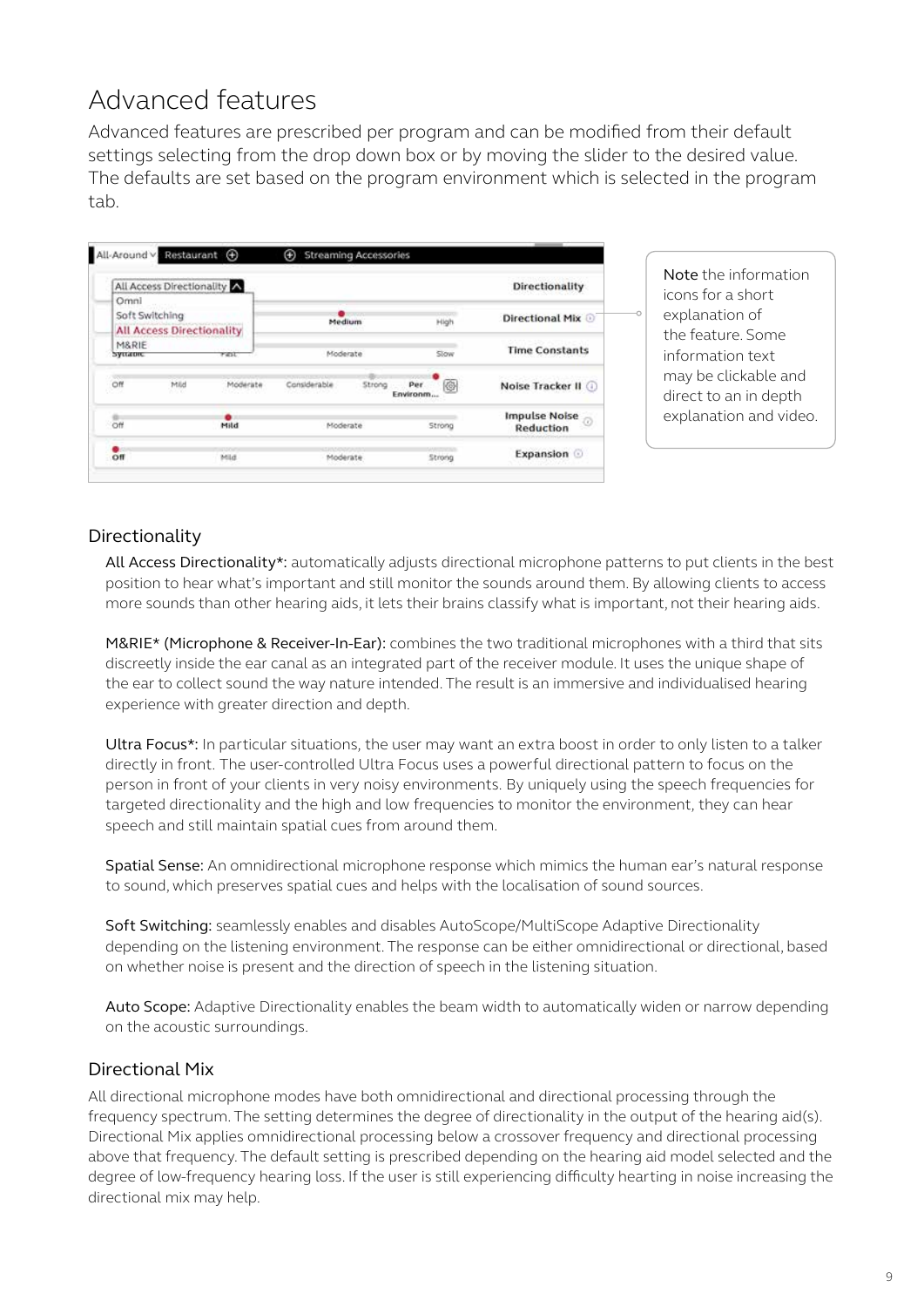|                 |     | Autoscope Adaptive Directionality |                        |                        | <b>Directionality</b>                   |
|-----------------|-----|-----------------------------------|------------------------|------------------------|-----------------------------------------|
| Autoscope       |     | M                                 |                        |                        | AutoScope O                             |
| Very Low        |     | ۰<br>Low                          | Medium                 | High                   | Directional Mix O                       |
| <b>Syllabic</b> |     | Fast                              | Moderate               | Slow                   | <b>Time Constants</b>                   |
| off             | Mid | Moderate                          | Considerable<br>Strong | 10<br>Per<br>Environme | Noise Tracker II                        |
| ٠<br>Off        |     | Mid                               | Moderate               | Strong                 | Wind Guard                              |
| Off             |     | Mild                              | Moderate               | Strong                 | Impulse Noise <sub>o</sub><br>Reduction |
| Off             |     | Mid                               | Moderate               | Strong                 | Expansion ©                             |

By scrolling down or pulling up the lower part of the Advanced Features screen all the features available for the connected hearing aid can we viewed on the screen.

#### DFS Ultra III\*

This is the feedback control. It is activated when the devices have been calibrated for DFS Ultra. The default setting is Mild. Adjust the setting to a stronger level (Moderate or Strong) if concerns for feedback arise. The Music Mode setting is a Mild setting, typically used for music programs or if the user experiences feedback only when tonal sounds occur (for example, from a musical instrument).

#### Noise Tracker II

Noise Tracker II noise reduction uses spectral subtraction to reduce noise between words and syllables in many real-world noisy environments. The Per Environment setting allows for personalized noise reduction settings in 7 environments. The environments include Quiet, Soft Speech, Loud Speech, Moderate Speech in Noise, Loud Speech in Noise, Moderate Noise and Loud Noise, and classification is performed on a continuum if the listening situation has characteristics of more than one listening environment. If a user is reporting specific issues such as hearing conversation in restaurants, for example, the fitter can precisely increase the Noise Tracker II setting only for restaurant-like environments, including Moderate Speech in Noise or Loud Speech in Noise. This maintains the setting for other environments, permitting a great amount of fitting precision and personalisation. Alternately, the Mild, Moderate and Strong settings of Noise Tracker II apply the same level of noise reduction for all listening environments, when noise is present.

| Per Environment<br>Reset                          |   | Per Environment<br>Reset                       |
|---------------------------------------------------|---|------------------------------------------------|
| Quiet                                             |   | Quiet                                          |
| Speech (soft)                                     |   | Speech (soft)                                  |
| Speech (loud)                                     |   | Speech (loud)                                  |
| Speech in noise (moderate)                        | 8 | Speech in noise (moderate)                     |
| Speech in noise (loud)                            |   | Speech in noise (loud)                         |
| Noise (moderate)                                  |   | Noise (moderate)                               |
| Noise (loud)                                      |   | Noise (loud)                                   |
| Off<br>Mild<br>Moderate<br>Considerable<br>Strong |   | Off<br>Mild<br>Moderate Considerable<br>Strong |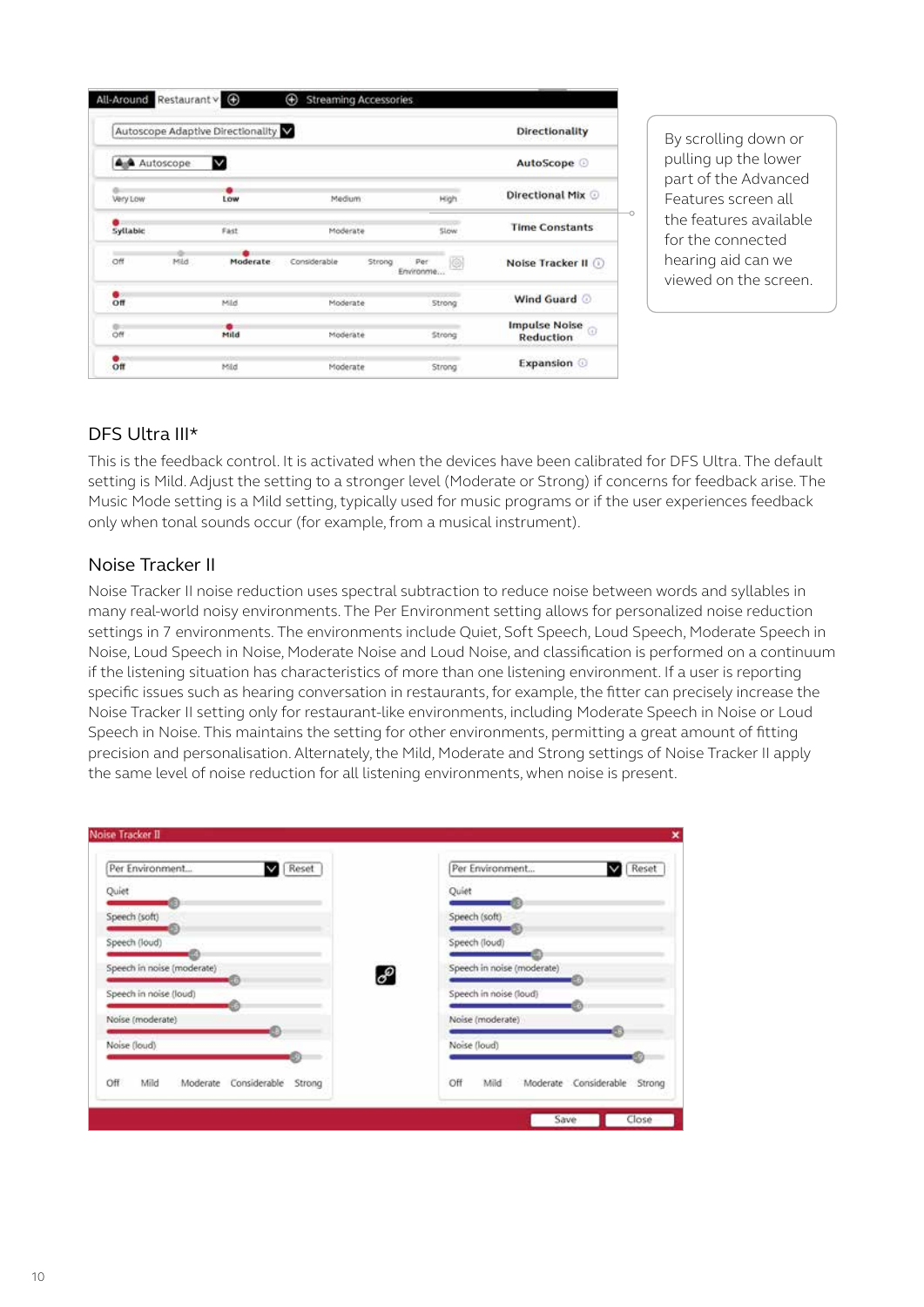#### Impulse Noise Reduction

Sudden impulse sounds can be quite uncomfortable for those using hearing aids. Impulse Noise Reduction detects the loud impulse sound and attenuate it instantaneously. The feature can be set to three different degrees, with mild as the default setting. Increasing the setting will decrease the threshold to which the feature will react, or in other words, increase the aggressiveness. Stronger setting will also increase the amount of attenuation.

#### Wind Guard

Wind Guard applies noise reduction specifically for windy situations. The default setting is Off. If a user is experiencing too much wind noise, increase the setting to a stronger level. If the user experiences the hearing aid becoming quiet occasionally in outdoor situations, reduce the setting to a milder level.

### Auto DFS

Auto DFS is a feedback control setting that is activated automatically before the hearing aid has been calibrated for DFS Ultra III. Once DFS Ultra III has been calibrated, this setting is hidden, and cannot be reselected unless the hearing aid has been restored to factory settings. Auto DFS is designed for use when a user is unable to return to the clinic for the fitting, and the hearing aid is instead shipped to the user from the fitter. It can be turned off if the fitter does not believe the user will need any feedback control, in the case of very low gain settings. It applies a mild level of feedback cancellation, but as it has not been calibrated for the user's ear, it may not be as effective at controlling feedback as a Mild setting of DFS Ultra III.

#### Sound Shaper

Sound Shaper applies proportional frequency compression to the fitting. Higher frequencies are lowered to a more usable or audible range for the user. As user candidacy criteria for the use of frequency lowering is based on many factors, the default setting is Off. However, if the fitter perceives the user could benefit from frequency lowering, in the case of continued difficulties with speech recognition or previous success with frequency lowering features, Sound Shaper can be activated. Not offered in M&RIE (MM) fittings.

#### Low Frequency Boost

Should a user with fit with a UP device feel that the sound is not full enough or loud enough, low frequency boost is a quick way to increase the low frequency gain from 250 – 1000Hz.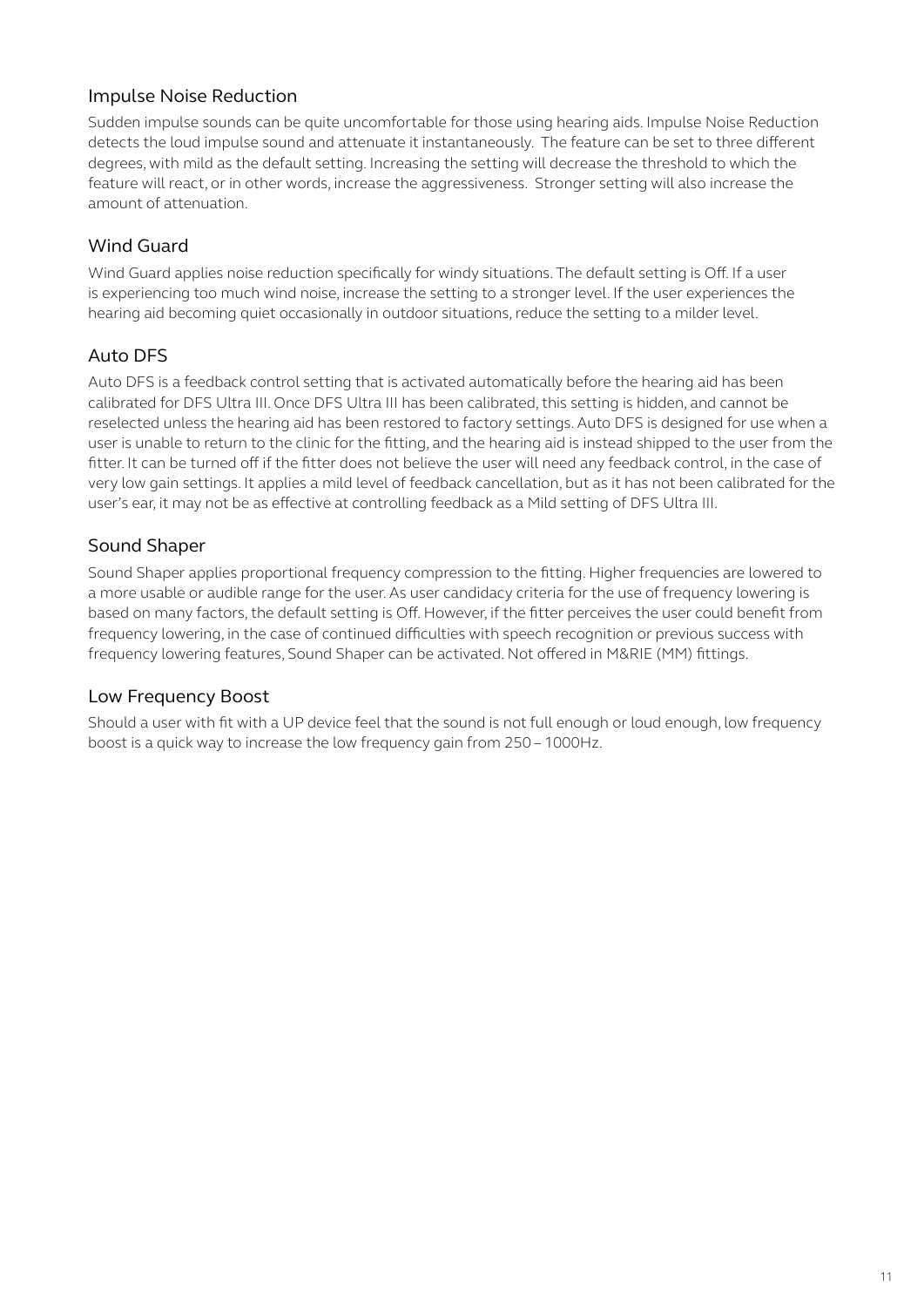#### Phone Accessories

Features related to the streamed sound from a ReSound Phone Clip+, or a smart device that is capable of direct streaming, are located at the lower portion of each environmental program tab. Streamed sound will inherit the gain settings of the environmental program that is being used during the time of streaming. While the phone accessory features can be adjusted within the individual program tabs, it is important to note that settings are applied across programs, therefore phone accessory features changes made in one program will also be reflected in others. Please note when viewing Data Logging the time spent streaming from the phone will be collected within the manual program that is being used during streaming.

| All-              | Around v Restourent (6)                                                     | Θ                 | Streaming Accessories           |                                     |                                      |                 |                   |                   |                 |                               | Tools &               |
|-------------------|-----------------------------------------------------------------------------|-------------------|---------------------------------|-------------------------------------|--------------------------------------|-----------------|-------------------|-------------------|-----------------|-------------------------------|-----------------------|
| ٠<br><b>OP</b>    | ÷.                                                                          |                   | Stoderate                       | Sinne                               | <b>G)</b><br>Impulse Noise Reduction | ÖĦ              |                   | $\frac{1}{N+1}$   | Moderate        |                               | Stong                 |
| $\frac{6}{0}$     | Mar:                                                                        |                   | Moderate<br>----                | Strong                              | Đ<br>Expansion                       | $\frac{9}{100}$ |                   | MM                | Moderate        |                               | Strong                |
| $\frac{9}{60}$    | Very Mild (SK)                                                              | M&I HIG           | Mosierate (S.S.C.               | Strong (2.54)                       | Sound Shaper <sup>(2)</sup>          | $\frac{1}{2}$   | Yery Mikl (SK)    |                   | M&d MAG         | Moderate (3.54) Strums (2.54) |                       |
|                   | <b>Phone Accessories</b>                                                    | <b>CONTRACTOR</b> |                                 |                                     |                                      | ---             | <b>STATISTICS</b> |                   |                 |                               |                       |
| <b>SOLU</b>       | The phone streaming settings below are applied across all programs.<br>www. |                   | Motivas                         |                                     | Streaming Bass Boost                 |                 |                   | was               | Moderate        |                               |                       |
| or<br>M-Acchildry | nove<br>۰<br>$-169$                                                         | <b>Kob</b>        | <b><i>CONTRACTOR</i></b><br>5sb | Reng<br>Mure<br>12d8<br>-555<br>--- | Mic relative to Mobile Device        | ö<br>MaAtensony | 143               | diam'r.<br>$-680$ | 2000000<br>fide | 1206                          | Sticeg<br>Mate<br>-99 |

#### Environmental Optimizer II

Environmental Optimizer II allows specific gain and Noise Tracker II adjustments for seven different environments, ensuring the user receives optimal gain and noise reduction settings as the acoustic environment changes. Classification is performed on a continuum if the listening situation has characteristics of more than one listening environment. With binaurally fit wireless devices the hearing aids will optimise and synchronise the Environmental Optimizer settings for a binaural fitting. If a user experiences difficulty in a particular listening environment adjust the sliders to assign environment specific gains and noise reduction without requiring a manual program change.

| Reset | On Oil | Environmental Optimizer II <sup>D</sup> | On 198<br>Reset |
|-------|--------|-----------------------------------------|-----------------|
|       |        | Quiet                                   |                 |
|       |        | Speech (soft)                           |                 |
|       |        | Speech (loud)                           |                 |
|       |        | Speech in noise (moderate)              |                 |
|       |        | Speech in noise (loud)                  |                 |
|       |        | Noise (moderate)                        |                 |
|       |        | Noise (loud)                            |                 |

\*Feature offered in ReSound ONE only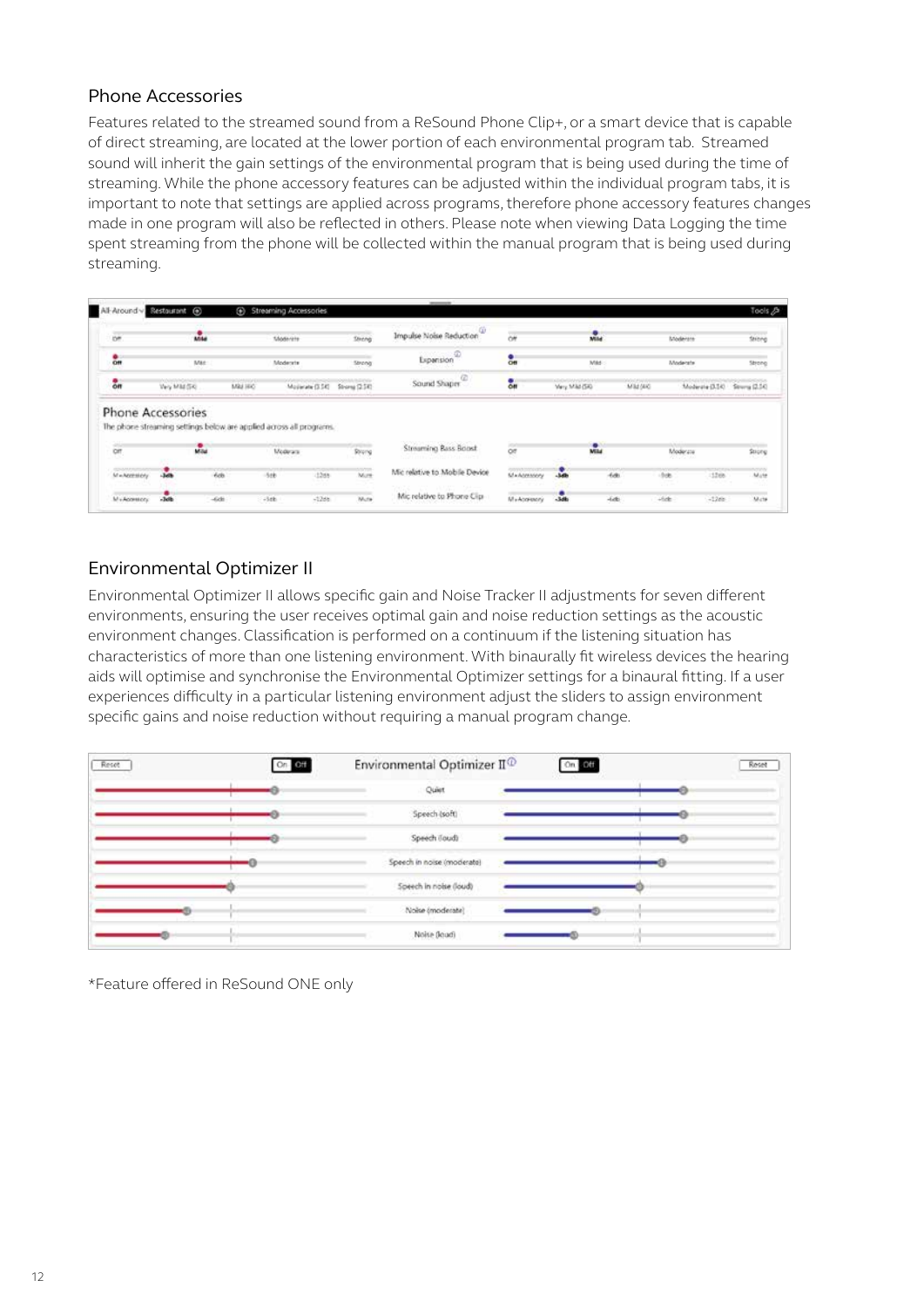### Completing a follow-up fit with ReSound Smart Fit 1.8

#### Prior to connecting to ReSound Smart Fit

Rechargeable hearing aids can only be connected through wireless interface and cannot be connected with cables. Ensure that the hearing aids are charged prior to connection. Note that they cannot be connected while in the charger.

Insert Noahlink Wireless in a USB slot on the fitting PC and wait for the message that new hardware has been found. Then open ReSound Smart Fit. It is not possible for Noahlink Wireless to connect to hearing aids that are actively connected to a smart device via Bluetooth®. Ensure that the hearing aids do not have an active Bluetooth connection to a smart device. This can be done by having the user turn off their smart device or disable the Bluetooth during the visit. If an active connection to Bluetooth is detected, ReSound Smart Fit will provide a reminder to deactivate the connection with the smart device.

Launch ReSound Smart Fit. For follow up fittings, the software that was used in the previous fitting will launch.

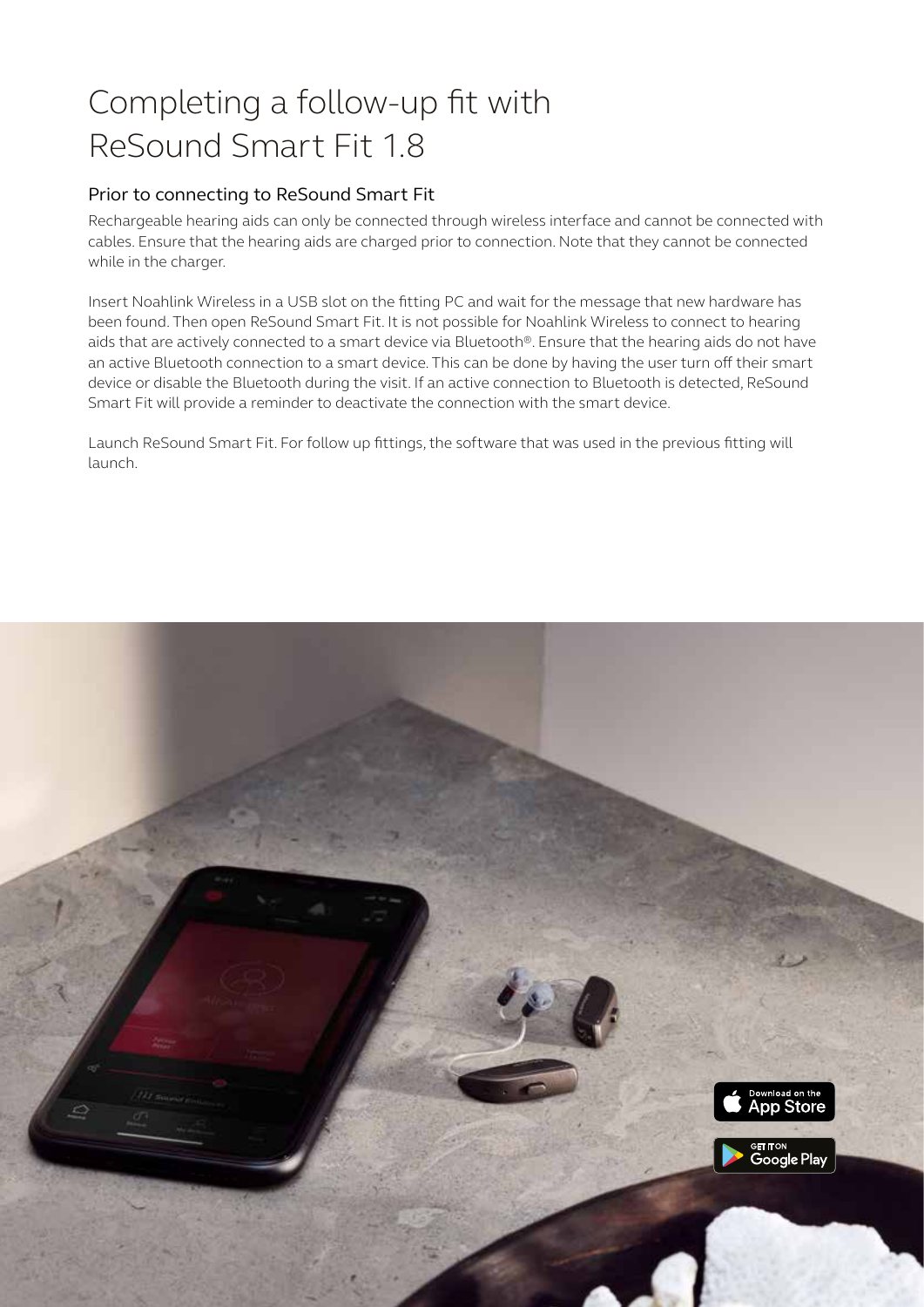### Upgrading a user from legacy hearing aids to ReSound ONE

#### ReSound Aventa 3.16

If the user has an existing hearing aid fit in ReSound Aventa, then ReSound Aventa 3.16 will open when you begin a new fitting.

- 1. Click the 'Go to Smart Fit' button in the left navigation panel to close ReSound Aventa and arrive at the Smart Fit Launcher.
- 2. Follow steps in the 'First Fitting' section of this guide

ReSound ONE hearing aids cannot be fitted in ReSound Aventa software.



Note: To transfer setting from legacy fitting to ReSound ONE fitting, select 'use session' in the fitting data mismatch screen of the connection flow. To start a fresh fitting choose 'reset to initial fit'.

 $1<sub>0</sub>$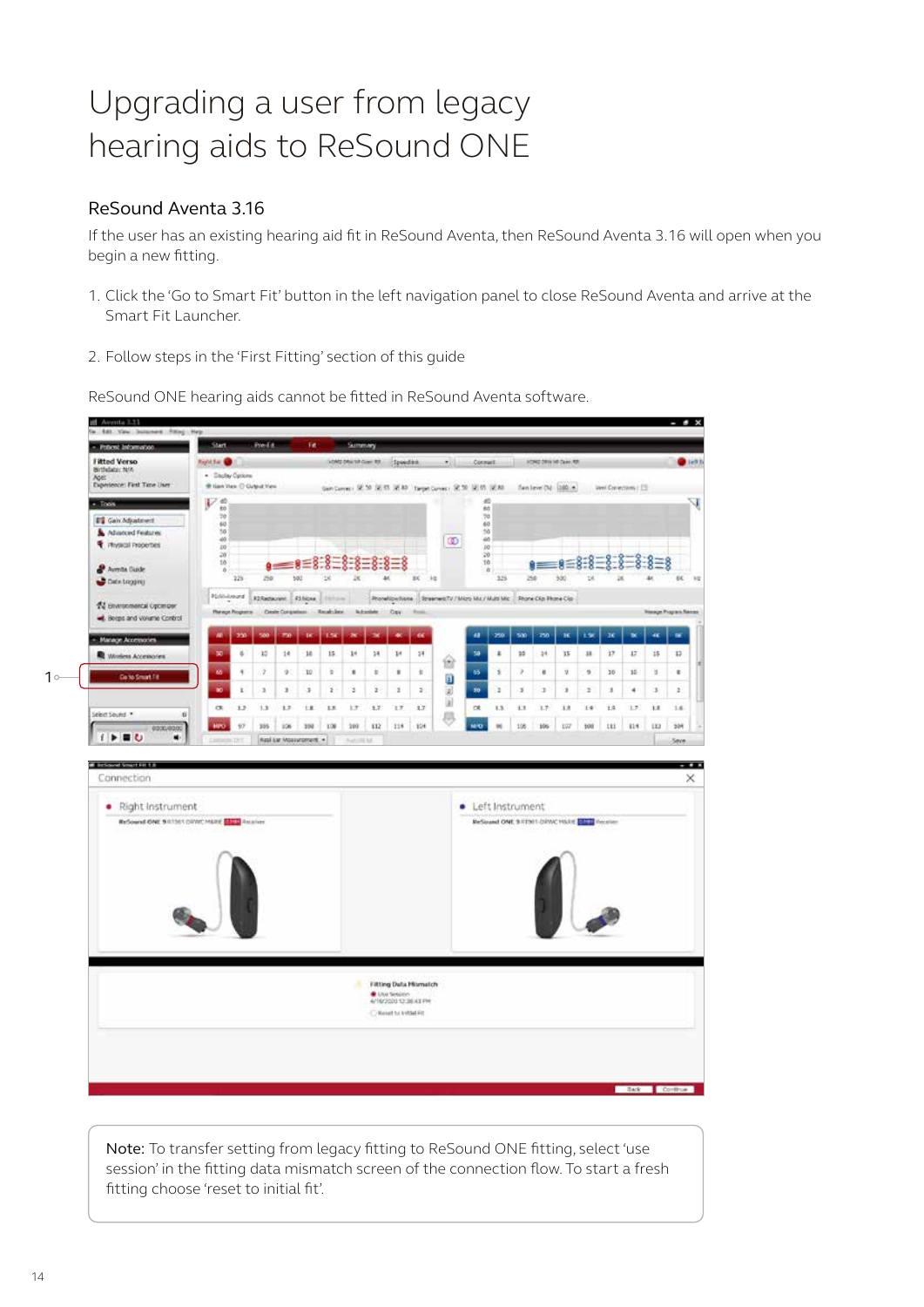## Replacing one hearing aid of a pair

#### Connecting during a follow-up

When returning for a follow-up visit the software will open to the last saved session. Depending on the saved preferences, the session will open to either the Patient Profile screen or the Fitting Gain Adjustments screen.

- 1. Reboot the rechargeable hearing aid by pressing and holding the push button for 5 seconds until the light flashes. This means the hearing aid is "off". Press and hold again until the light shows solid, meaning that it is "on" again. The devices can also be rebooted by placing them in the charger and removing them.
- 2. Click 'Connect' in the collapsible side bar panel.
- 3. The hearing aids will appear in the 'Select Instruments' section. When the hearing aid to be programmed has been identified, select it by checking the left box.
- 4. The hearing aid that has already been programmed for this user will already be assigned to the right or left side. When the other hearing aid is selected, it will automatically be assigned to the opposite side. It is recommended to beep the hearing aid for confirmation that the hearing aid selected in the software is in fact the hearing aid being used in the fitting and on the correct side.
- 5. Continue in the lower right of the screen once the hearing aids are selected and assigned.
- 6. Continue to connection flow and follow steps in the 'First Fitting' section of this guide.



Note: To transfer setting from session to replaced hearing aid, select 'use session' in the fitting data mismatch screen of the connection flow. To start a fresh fitting choose 'reset to initial fit'.